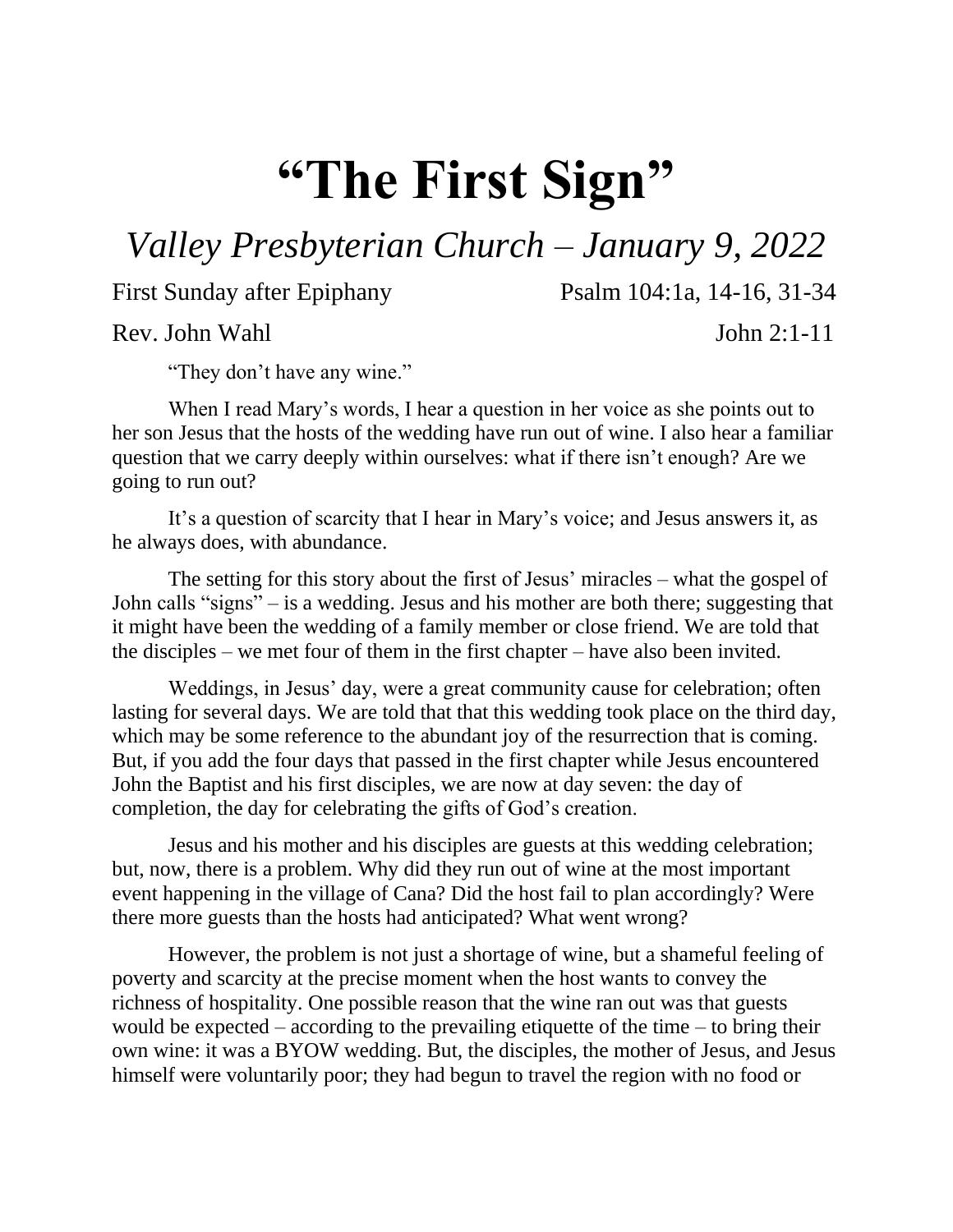drink, no extra coat, no place to lay their head. Maybe, they have been imbibing, but did not bring wine as a gift for the wedding party.<sup>1</sup>

We don't know if this was the case, the text doesn't say. But maybe it begins to explain why the mother of Jesus, a guest, is so concerned that the wine had run out. Did she know: that Jesus could do something to solve this problem and allow the host to avoid the shame that would follow if the rest of the guest discovered there was nothing left to drink?

Based on her son's response, "Woman, what does that have to do with me," it might seem that Mary's confidence was misplaced. Was Jesus being hostile (get off my back) or disengaged (it's none of my business)? And, by the way, *is that any way to speak to your mother?* 

Apart from our youngest son, Jack, all of our kids are now in their twenties. They are at that age when it's not clear – when they encounter someone our age, maybe the parents of their friends – how to address them. Is it still Mr. or Mrs. – or, now that they are adults, is it acceptable to use first names; would they be comfortable doing it; and do they even know them?

Maybe there is similar dynamic taking place here; Jesus, a young adult, is at the same wedding as his mother; but, he's not a child, he doesn't have to do everything she asks; especially when she really didn't ask him to do anything about the wine; she just pointed out, *there's no more.* Nevertheless, the mother of Jesus acts as if her son has given a clear *yes* to her implied request; like any mother would have, she likely said to Jesus (although we're not privy to this part of the conversation), *I believe in you; you can do it.* As a result, and with complete confidence in her son, she instructs the servants to "do whatever he tells you." 2

The miracle, the sign, that follows is a quiet one. Jesus tells the servants to fill the empty stone jars – the ones that would have been used for a ritual of cleansing – with water. Then, they are to draw from them and take it to the headwaiter. Jesus doesn't tell them what he is doing or why. We're clearly told that the headwaiter didn't know where the wine came from, thus giving credit for this generous act of hospitality to the groom. There is no shame; no more worries about not having enough. The celebration only gets better.

The events at Cana reveal the divine glory which radiates from Jesus; a glory that is both loving and life-giving. In the first chapter of John's gospel, we are told that "from his fullness," we receive "grace upon grace." On the surface, it may not seem that providing guests, who have already been drinking for days, more wine – what turns out to be the equivalent of another  $1000$  bottles of wine – is the most

l

<sup>1</sup> Robert Hoch from *WorkingPreacher.com*

<sup>2</sup> Karoline M. Lewis, *John: Fortress Bible Preaching Commentaries*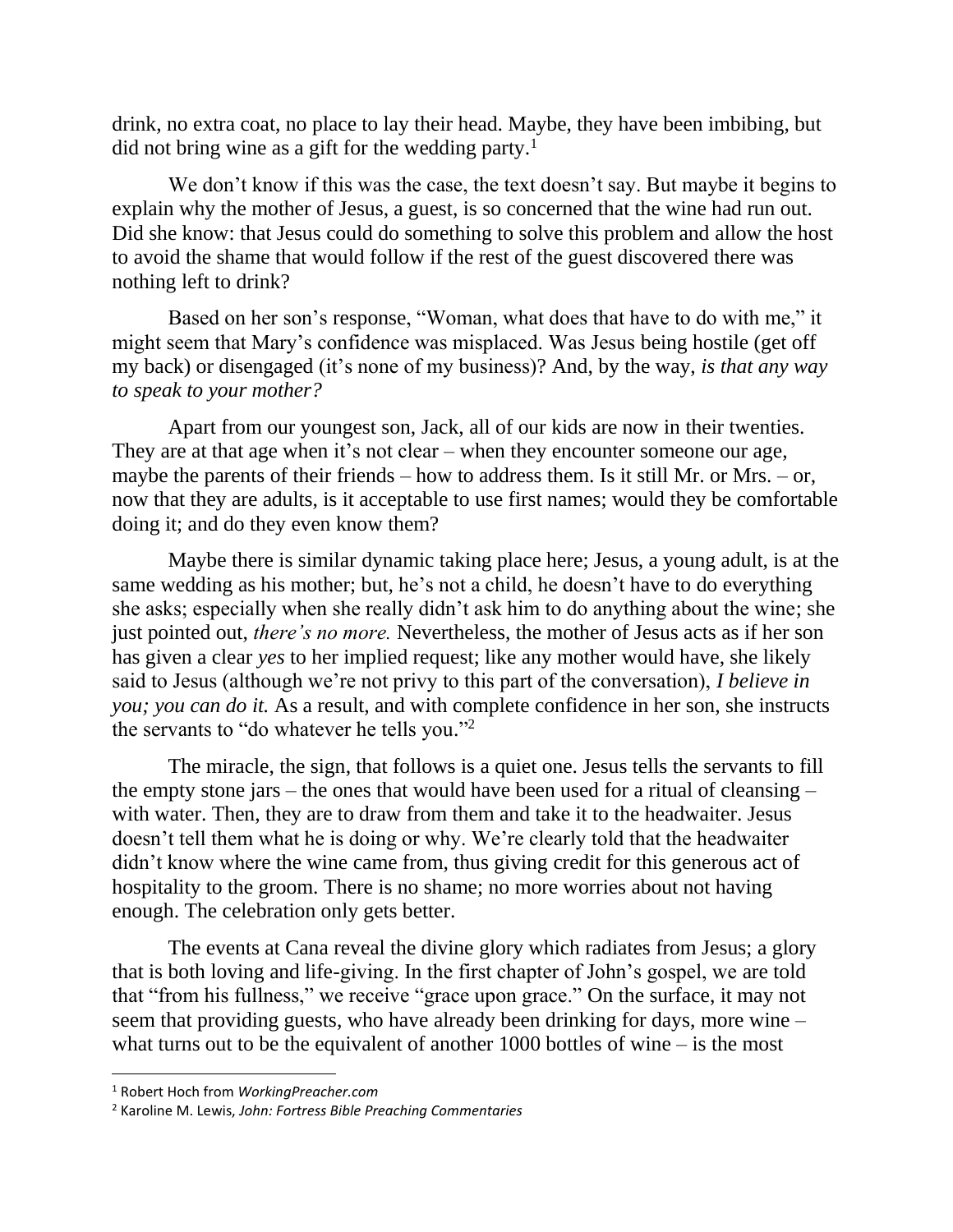important miracle. But, the author wants us to see it as a sign: one that points to the true identity of the one who performs it.<sup>3</sup>

John presents Jesus as one who offers abundance. Jesus, as the one who embodies God, who shows us God, is the one who shows us abundance. John's story about the wedding feast at Cana – of water changing into wine – is a story about overcoming scarcity and poverty to discover the richness of true abundance.

Abundance; how much is enough? This is a critical question; not only as we look at our checkbooks and portfolios, but as we make our way in the world and in our Christian faith. The question of abundance may sometimes be about time or energy or positive thoughts, but it is also an economic one: about quantity; it demands calculations about dollars and barrels, interest rates and tax brackets.

The expected Christian response to these calculations could be that real abundance ought to be measured in terms of quality, not quantity; that the good life, life lived with God, cannot be measured by mere numbers. To some extent, that is true: who we are is not defined by what we have, and we know that we cannot take it with us when we go.

Still, as the details of this story about the wedding at Cana tell us, abundance is not just about quality: that the best wine came at the end; but, also, about quantity: that Jesus provided for his fellow guests – and, thus, prevented shame coming upon the host the host – extravagantly and abundantly, with grace upon grace.

If we are faithful followers of Jesus, if we care about the good life, a spiritual life, life lived in and with Jesus, then we need to pay attention to what abundance means in our world today. Are we aware that Cleveland consistently has one of the highest rates of poverty in the nation? Are we okay with the fact that food banks are still nearly twice as busy as they were at the beginning of the pandemic? Have we taken notice that climate disasters – such as tornadoes, floods, and wildfires – are exacting rapidly increasing costs, human and material, as our earth continues to warm?

While these may seem like problems with quantities that are beyond our ability to help, the stories of Jesus remind us that transformation and salvation happen day by day, person by person. The abundance of God, revealed through the extravagance of Jesus, appears to us in human situations: like a wedding banquet, a woman going to the well, a boy with loaves and fish, a shepherd tending sheep, and a mother whose child is sick. These are not unlike our neighbors and family members; guests and hosts, young and old, strangers and friends, in need of help or in a position to give.

 $\overline{\phantom{a}}$ 

<sup>3</sup> Francis Taylor Gench, *Encounters with Jesus: Studies in the Gospel of John*